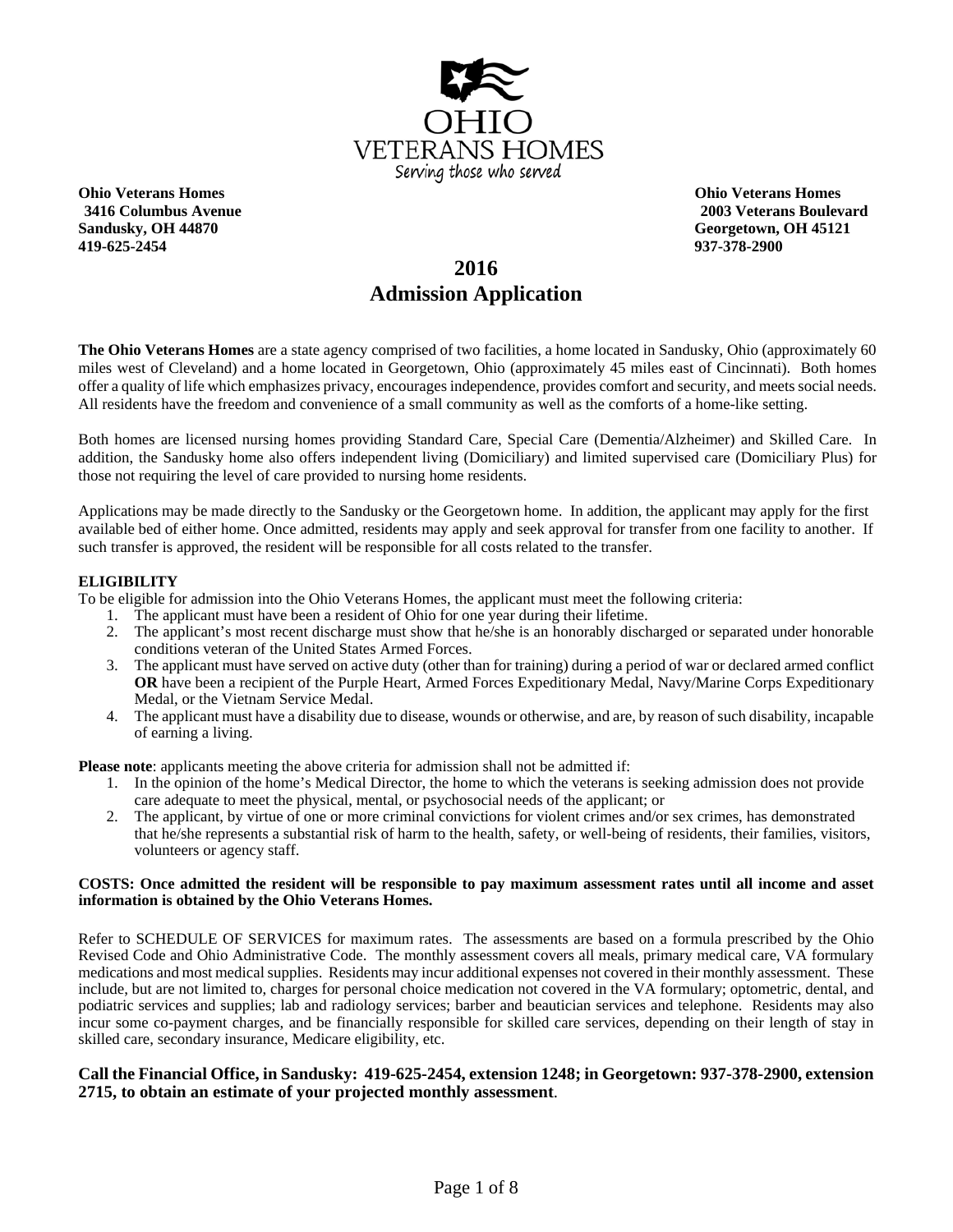

Ohio Veterans Homes Ohio Veterans Homes 3416 Columbus Avenue 2003 Veterans Boulevard Sandusky, OH 44870 Georgetown, OH 45121

# **AUTHORIZATION FOR RELEASE OF INFORMATION**

Patient's Name

Patient's Social Security Number \_\_\_\_\_\_\_\_\_\_\_\_\_\_\_\_\_\_\_\_\_\_\_\_\_\_ Date of Birth \_\_\_\_\_\_\_\_\_\_\_\_\_\_\_\_\_\_\_\_\_\_\_\_\_

I hereby authorize and direct any hospital, clinic, medical service facility, medical practice, doctor, insurance company, or other person or institution in possession of any records pertaining to my health, medical condition(s), or medical treatment(s) to release originals or copies of the same to the Ohio Veterans Home, its authorized professional medical service providers, long-term care facilities operators, and/or the medical director for each Ohio Veterans Home. A photocopy or facsimile copy of this authorization/release is as valid as the original.

I hereby release, indemnify and hold harmless forever any party who complies in good faith with this authorization from any claim by me, my guardian, my attorney in fact or any other representative, or my estate, based on an assertion of breach of privilege, privacy or other right or duty owed to me.

**\_\_\_\_\_\_\_\_\_\_\_\_\_\_\_\_\_\_\_\_\_\_\_\_\_\_\_\_\_\_\_\_\_\_\_\_\_\_\_\_\_\_\_\_\_\_\_\_\_\_\_\_\_\_\_\_\_\_\_\_\_\_\_\_\_\_\_\_\_\_\_\_\_\_\_\_\_\_\_\_\_\_\_\_\_\_\_\_\_\_\_\_\_\_\_\_\_\_\_\_\_\_\_\_\_\_\_\_\_\_\_\_\_\_\_\_\_\_\_\_\_\_\_\_\_\_\_\_\_\_\_\_\_\_\_\_\_\_** 

 $\_$  , and the set of the set of the set of the set of the set of the set of the set of the set of the set of the set of the set of the set of the set of the set of the set of the set of the set of the set of the set of th

### **Medical Records to be Released to the Ohio Veterans Home\_\_\_\_\_\_\_\_\_\_\_\_\_\_\_\_\_\_\_\_\_\_\_\_\_\_\_\_\_\_\_\_\_\_\_\_\_\_\_\_\_**

**Reason for Release** 

Signature of Applicant/Responsible Party Date

**If you have any questions, please contact the Ohio Veterans Home, toll free at 1-866-644-6838.**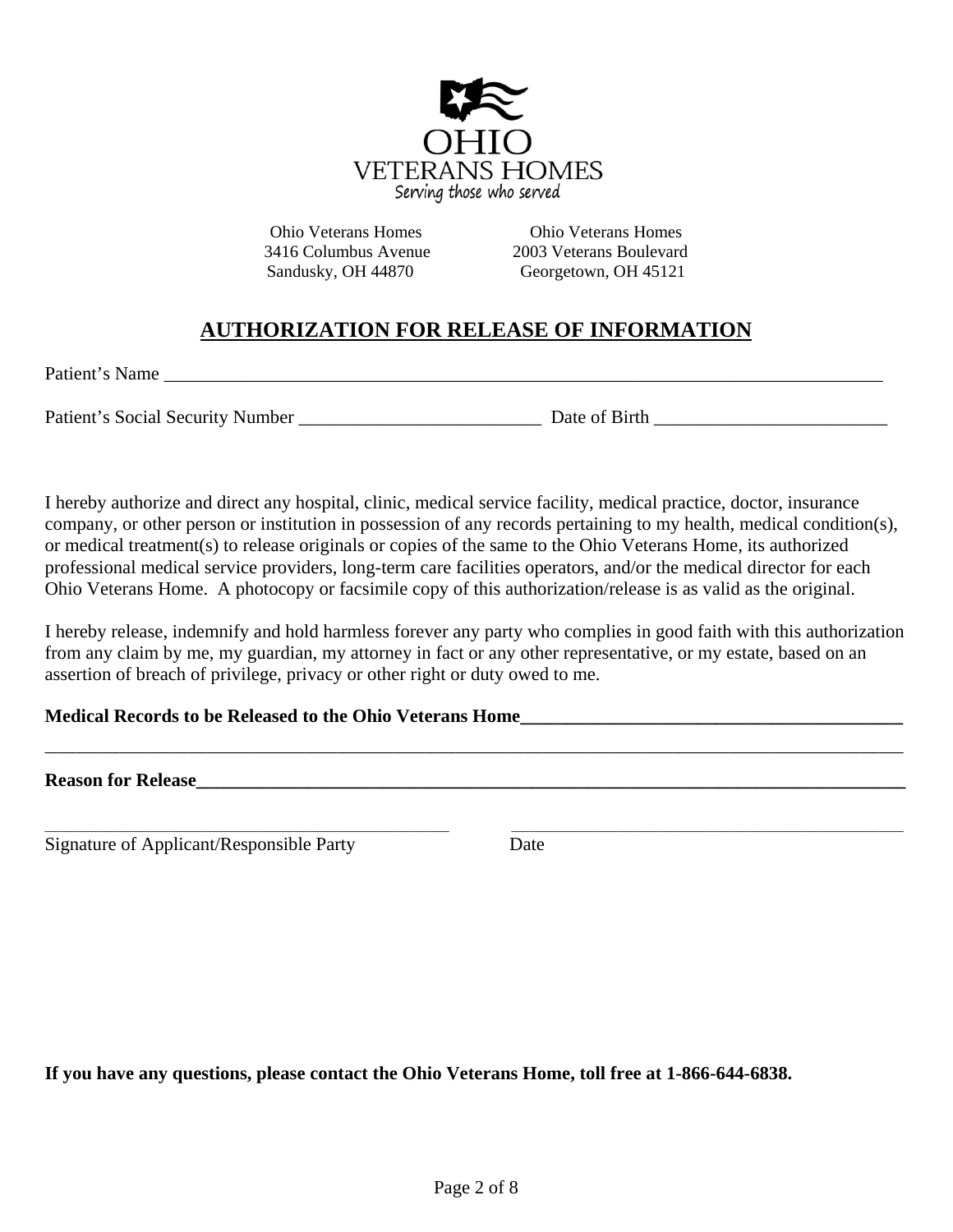# Ohio Veterans Homes **ADMISSION APPLICATION INSTRUCTIONS:**

**Mail completed forms along with the additional required documents listed on page 5 to the facility of choice:**

**ADMISSIONS OFFICE ADMISSIONS OFFICE OHIO VETERANS HOMES**<br> **1416 COLUMBUS AVENUE**<br> **2003 VETERANS BOULEV. SANDUSKY, OH 44870 GEORGETOWN, OH 45121 419-625-2454, EXT. 1231/1237 937-378-2900, EXT. 2724 866-644-6838 (TOLL FREE) 866-644-6838 (TOLL FREE)** 

**2003 VETERANS BOULEVARD FAX: 419-624-0753 FAX: 937-378-2918** 

# **SANDUSKY HOME \_\_\_\_\_\_ 6EORGETOWN HOME \_\_\_\_\_**

| <b>APPLICANT INFORMATION</b>                                                   |                                                    |                      |                                                                           |             |                                 |                       |                          |  |  |
|--------------------------------------------------------------------------------|----------------------------------------------------|----------------------|---------------------------------------------------------------------------|-------------|---------------------------------|-----------------------|--------------------------|--|--|
| <b>FIRST NAME</b>                                                              | <b>MIDDLE NAME</b>                                 | <b>LAST NAME</b>     |                                                                           | JR./SR.     |                                 | PREFERRED NAME        |                          |  |  |
|                                                                                |                                                    |                      |                                                                           |             |                                 |                       |                          |  |  |
| SOCIAL SECURITY NO.                                                            | <b>GENDER</b>                                      | <b>DATE OF BIRTH</b> |                                                                           |             | <b>PLACE OF BIRTH</b>           |                       | <b>RELIGIOUS</b>         |  |  |
|                                                                                | $\mathbf{F}$<br>M                                  | $\text{(mm/dd/yr)}$  |                                                                           |             |                                 |                       | <b>PREFERENCE</b>        |  |  |
|                                                                                |                                                    |                      |                                                                           |             |                                 |                       |                          |  |  |
| DO YOU HAVE MEDICARE "A"?<br>DO YOU HAVE MEDICARE "B"?                         | $\Box$ YES<br>$\Box$ NO<br>$\Box$ YES<br>$\Box$ NO |                      | OTHER MEDICAL INSURANCE? $\Box$ YES $\Box$ NO<br>IF YES, NAME OF COMPANY: |             |                                 |                       |                          |  |  |
| DO YOU HAVE MEDICAID?                                                          | $\Box$ YES $\Box$ NO                               |                      |                                                                           |             |                                 |                       |                          |  |  |
| HAVE YOU LIVED AT THE OHIO VETERANS HOME IN THE PAST?                          |                                                    |                      |                                                                           |             |                                 | <b>MARITAL STATUS</b> |                          |  |  |
| $\Box$<br>$YES \Box IFYES, WHEN?$<br>NO.                                       |                                                    |                      |                                                                           |             |                                 |                       |                          |  |  |
| PRESENT LOCATION OF APPLICANT                                                  |                                                    |                      |                                                                           |             | <b>CURRENT TELEPHONE NUMBER</b> |                       |                          |  |  |
|                                                                                |                                                    |                      |                                                                           |             |                                 |                       |                          |  |  |
| <b>CURRENT MAILING ADDRESS</b>                                                 |                                                    | <b>CITY/STATE</b>    |                                                                           |             | <b>COUNTY</b><br><b>ZIP</b>     |                       |                          |  |  |
|                                                                                |                                                    |                      |                                                                           |             |                                 |                       |                          |  |  |
| <b>BRANCH OF SERVICE</b>                                                       | <b>RANK</b>                                        |                      |                                                                           | SERVICE NO. |                                 |                       | <b>LENGTH OF SERVICE</b> |  |  |
|                                                                                |                                                    |                      |                                                                           |             |                                 |                       |                          |  |  |
|                                                                                |                                                    |                      |                                                                           |             |                                 |                       |                          |  |  |
| DATE OF ENLISTMENT(S)                                                          | DATE OF DISCHARGE(S)<br><b>DISCHARGE TYPE</b>      |                      |                                                                           |             |                                 |                       |                          |  |  |
|                                                                                |                                                    |                      |                                                                           |             |                                 |                       |                          |  |  |
|                                                                                |                                                    |                      |                                                                           |             |                                 |                       |                          |  |  |
| <b>WARS SERVED IN?</b><br><b>SERVICE CONNECTED</b>                             |                                                    |                      |                                                                           |             |                                 |                       |                          |  |  |
| $\sqcap$ WWII<br>$\Box$ KOREA<br>$\Box$ VIETNAM<br>$\Box$ GULF<br>$\Box$ OTHER |                                                    |                      |                                                                           |             |                                 |                       | DISABILITY?<br>$\%$      |  |  |
|                                                                                |                                                    |                      |                                                                           |             |                                 |                       |                          |  |  |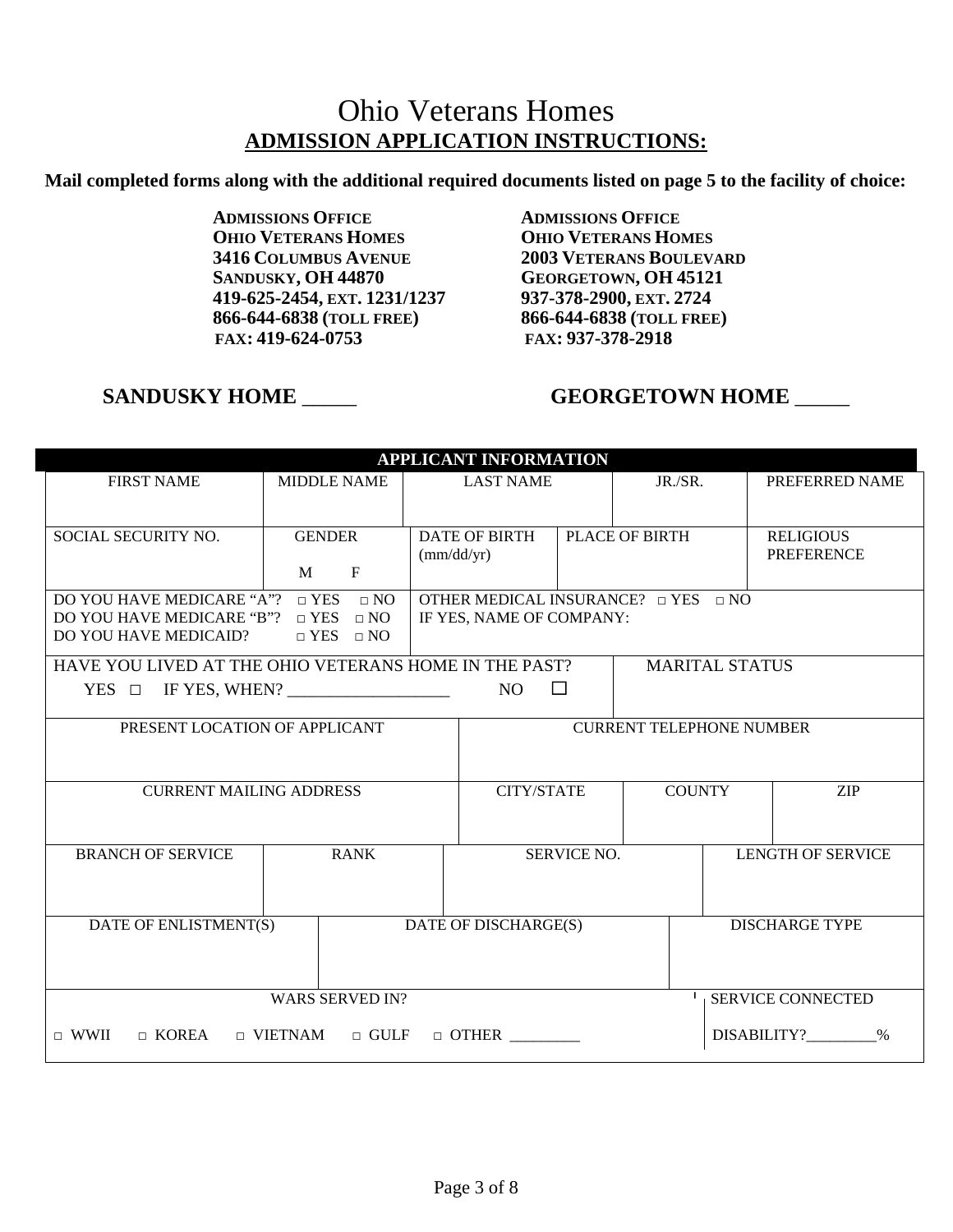## OHIO VETERANS HOME ADMISSION APPLICATION

## APPLICANT'S NAME \_\_\_\_\_\_\_\_\_\_\_\_\_\_\_\_\_\_\_\_\_\_\_\_\_\_\_\_\_\_\_\_\_\_\_\_\_\_

|                                                                       |                                                  |               | <b>CRIMINAL BACKGROUND INFORMATION</b>           |                               |                                                  |                     |                     |  |
|-----------------------------------------------------------------------|--------------------------------------------------|---------------|--------------------------------------------------|-------------------------------|--------------------------------------------------|---------------------|---------------------|--|
| <b>CRIMINAL CONVICTIONS?</b><br>(Misdemeanor & Felony)                | IF YES, ENTER DATE(S)                            |               |                                                  |                               | TYPE OF CONVICTION(S)?<br>(Misdemeanor & Felony) |                     |                     |  |
| <b>YES</b><br>$\Box$ NO<br>П.                                         |                                                  |               |                                                  |                               |                                                  |                     |                     |  |
| <b>COUNTY &amp; STATE WHERE</b><br><b>CONVICTED</b>                   | <b>CRIMINAL CHARGES</b><br><b>PENDING</b>        |               |                                                  | <b>TYPE OF CHARGES</b>        |                                                  |                     |                     |  |
|                                                                       | <b>YES</b><br>N <sub>O</sub><br>$\Box$<br>$\Box$ |               |                                                  |                               |                                                  |                     |                     |  |
| <b>COUNTY &amp; STATE WHERE CHARGED</b>                               |                                                  |               | ON PROBATION/PAROLE?<br>PROB/PAROLE OFFICER NAME |                               |                                                  |                     |                     |  |
|                                                                       |                                                  | $\Box$        | <b>YES</b><br>N <sub>O</sub><br>$\Box$           |                               |                                                  |                     |                     |  |
| PROB/PAROLE OFFICER FULL ADDRESS<br>PROB/PAROLE OFFICER TELEPHONE NO. |                                                  |               |                                                  |                               |                                                  |                     |                     |  |
| REQ. TO REGISTER AS A SEX OFFENDER<br>WITH LOCAL PD?                  |                                                  |               |                                                  |                               | <b>CURRENTLY REGISTERED IN YOUR</b>              |                     |                     |  |
| <b>YES</b><br>$\Box$                                                  | N <sub>O</sub><br>$\Box$ COMMUNITY<br>$\Box$     |               |                                                  | $\Box$ COUNTY<br>$\Box$ STATE |                                                  |                     |                     |  |
|                                                                       |                                                  |               | PRIMARY EMERGENCY CONTACT                        |                               |                                                  |                     |                     |  |
| <b>LAST NAME</b>                                                      |                                                  |               | <b>FIRST NAME</b>                                |                               | M/I<br><b>RELATIONSHIP</b>                       |                     |                     |  |
| <b>FULL ADDRESS</b>                                                   |                                                  |               |                                                  |                               |                                                  |                     |                     |  |
|                                                                       |                                                  |               |                                                  |                               |                                                  |                     |                     |  |
| PRIMARY PHONE NO.                                                     |                                                  |               |                                                  |                               |                                                  | ALTERNATE PHONE NO. |                     |  |
|                                                                       |                                                  |               | SECONDARY EMERGENCY CONTACT                      |                               |                                                  |                     |                     |  |
| <b>LAST NAME</b>                                                      |                                                  |               | <b>FIRST NAME</b>                                |                               | M/I                                              |                     | <b>RELATIONSHIP</b> |  |
|                                                                       |                                                  |               | <b>FULL ADDRESS</b>                              |                               |                                                  |                     |                     |  |
|                                                                       |                                                  |               |                                                  |                               |                                                  |                     |                     |  |
| PRIMARY PHONE NO.                                                     |                                                  |               |                                                  |                               |                                                  | ALTERNATE PHONE NO. |                     |  |
| $\mathcal{L}$<br>€                                                    | $\left($                                         | $\mathcal{L}$ |                                                  |                               |                                                  |                     |                     |  |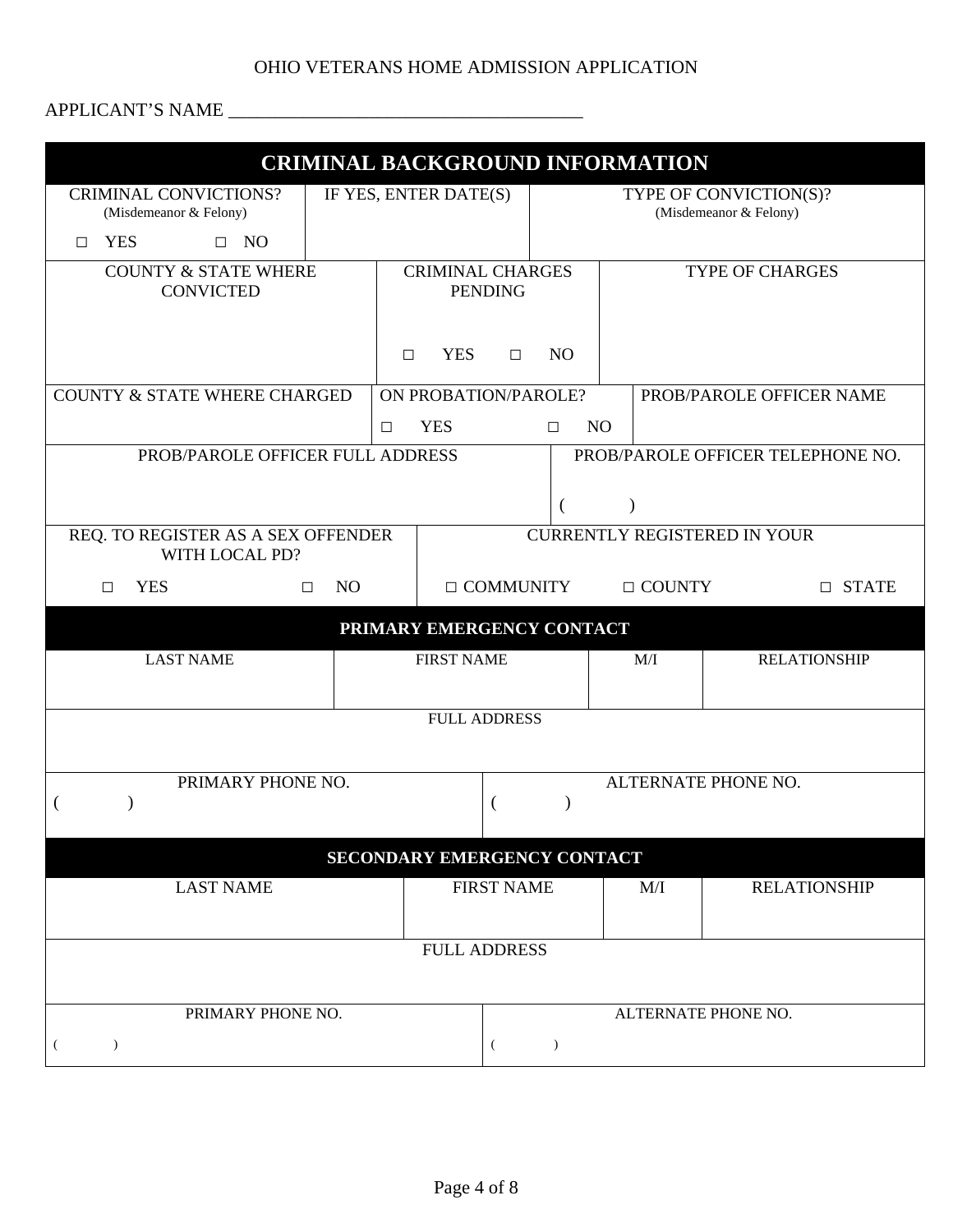## **DOCUMENTS REQUESTED TO COMPLETE THE OHIO VETERANS HOME ADMISSION APPLICATION**

**IF YOU ANSWERED "YES" PLEASE INCLUDE COPIES** 

#### **\_\_\_\_\_\_\_\_\_\_\_\_\_\_\_\_\_\_\_\_\_\_\_\_\_\_\_\_\_\_\_\_\_\_\_\_\_\_\_\_\_\_\_\_\_\_\_\_\_\_\_\_\_\_\_\_\_\_\_ APPLICANT'S NAME**

| 1.  | Military Enlistment Record and Honorable Discharge                                                                                                                                    | $\Box$ Yes |              |
|-----|---------------------------------------------------------------------------------------------------------------------------------------------------------------------------------------|------------|--------------|
| 2.  | Social Security card and Photo I.D.                                                                                                                                                   | $\Box$ Yes |              |
| 3.  | Birth Certificate for legal dependent children, under 23 years old, currently<br>enrolled full-time in school or college                                                              | $\Box$ Yes | $\Box$ N/A   |
| 4.  | Current marriage certificate, if applicable                                                                                                                                           | $\Box$ Yes | $\Box$ N/A   |
| 5.  | Medicare and Medicaid Cards and any other Health Insurance cards, (including<br>any prescription/medication coverage). Copy of both sides needed.                                     | $\Box$ Yes | $\square$ No |
| 6.  | Does applicant have a Financial Power of Attorney (POA)?                                                                                                                              | $\Box$ Yes | $\square$ No |
| 7.  | Does applicant have a Healthcare Power of Attorney (POA)?                                                                                                                             | $\Box$ Yes | $\Box$ No    |
| 8.  | Does applicant have a Guardian?                                                                                                                                                       | $\Box$ Yes | $\square$ No |
| 9.  | Does applicant have a Living Will?                                                                                                                                                    | $\Box$ Yes | $\square$ No |
| 10. | Does applicant have a Fiduciary appointed by the Dept. of Veteran Affairs, or a<br>Representative Payee appointed by the Social Security Administration, to manage<br>their benefits? | $\Box$ Yes | $\Box$ No    |
| 11. | Does applicant have a Service Connected Disability Award Letter from the<br>Dept. Of Veterans Affairs?                                                                                | $\Box$ Yes | $\square$ No |

**I am applying for admission to the Ohio Veterans Homes. I have been a resident of the State of Ohio for one year. All of the statements on this application are true and complete to the best of my knowledge. I hereby give permission to the Ohio Veterans Homes to complete a financial background check to obtain any information concerning my financial records which include the US Department of Veterans Affairs (VA), Social Security, and other financial institutions. If admitted, I understand that all income, regardless of source, will be considered in the determination of my assessment. I understand that all personal expenses and/or prior existing debts are my responsibility. I agree to follow the resident rules of conduct and all policies and procedures of the Ohio Veterans Homes.**

 $\mathcal{L}_\text{max} = \frac{1}{2} \sum_{i=1}^{n} \frac{1}{2} \sum_{i=1}^{n} \frac{1}{2} \sum_{i=1}^{n} \frac{1}{2} \sum_{i=1}^{n} \frac{1}{2} \sum_{i=1}^{n} \frac{1}{2} \sum_{i=1}^{n} \frac{1}{2} \sum_{i=1}^{n} \frac{1}{2} \sum_{i=1}^{n} \frac{1}{2} \sum_{i=1}^{n} \frac{1}{2} \sum_{i=1}^{n} \frac{1}{2} \sum_{i=1}^{n} \frac{1}{2} \sum_{i=1}^{n} \frac{1$ 

#### **SIGNATURE OF APPLICANT, POA, GUARDIAN OR SPOUSE DATE**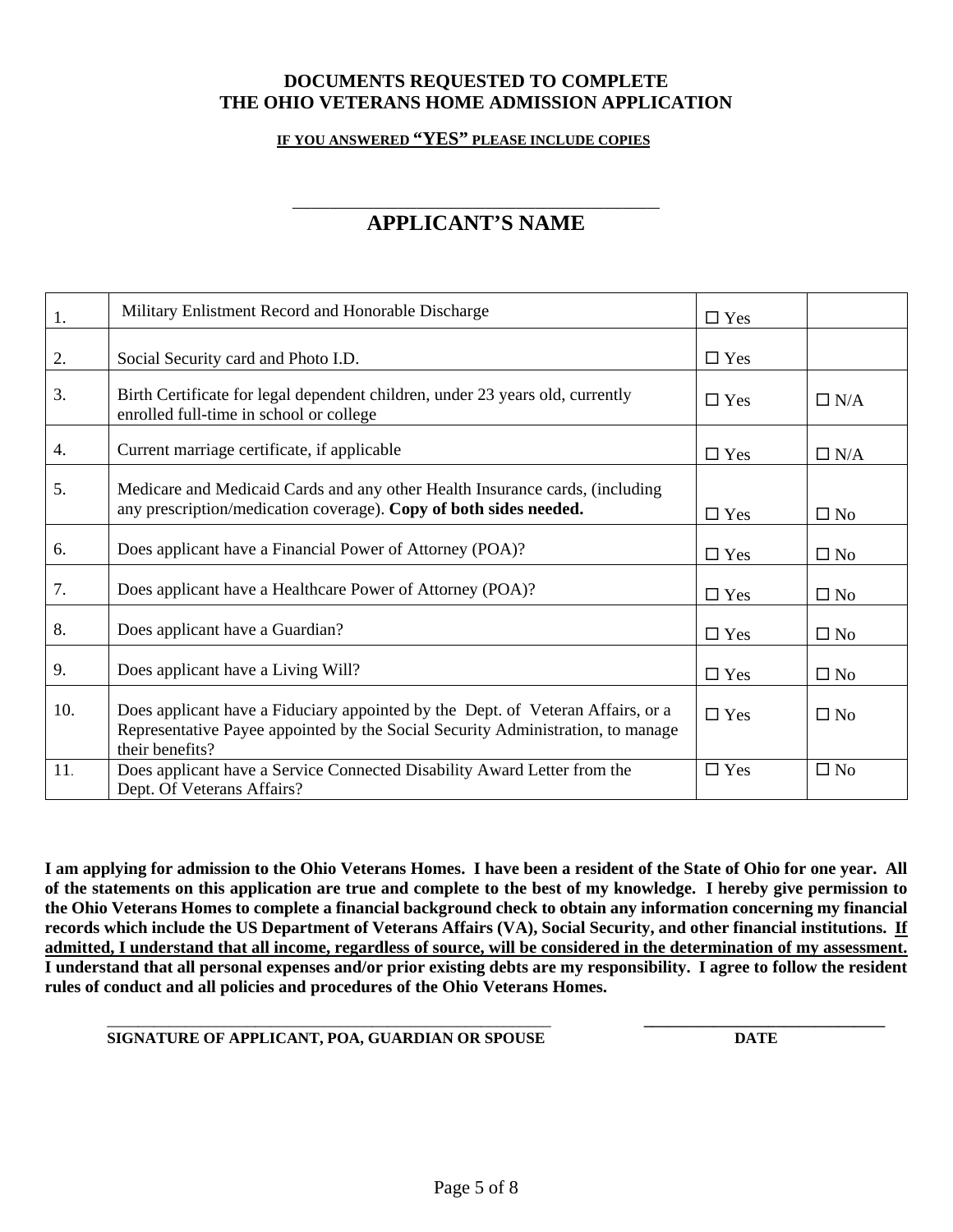# Ohio Veterans Home Ohio Veterans Home Treasury Department Treasury Department  **3416 Columbus Ave. 2003 Veterans Blvd. Sandusky, OH 44870 Georgetown, OH 45121**

 **(419) 625-2454, ext. 1513 (937) 378-2900, ext. 2715**

The Ohio Veterans Home assesses a fee for the cost of care in accordance with Ohio Revised Code 5907.13 and Rule 5907-5-01 of the Ohio Administrative Code. Each resident is assessed a fee based on their ability to pay, and the level of care to which they will be admitted as determined by the Home, not to exceed the maximum rates as established by the Director of the Ohio Department of Veterans Services.

The table below provides the current maximum rates for each level of care.

## *In order to determine whether, based on your verified income and assets, you qualify for a lower assessment, please contact the Ohio Veterans Home Treasury Department.*

| <b>Level of Care</b>                               | <b>Maximum Rate</b><br>per Month<br>(eligible for per<br>diem)* | <b>Maximum Rate</b><br>per Day<br>(eligible for per<br>diem)* | <b>Maximum Rate</b><br>per Month<br>(not eligible for<br>per diem)* | <b>Maximum Rate</b><br>per Day<br>(not eligible for<br>per diem)* |
|----------------------------------------------------|-----------------------------------------------------------------|---------------------------------------------------------------|---------------------------------------------------------------------|-------------------------------------------------------------------|
| <b>Domiciliary</b>                                 | \$538.00                                                        | \$17.69                                                       | \$1,898.24                                                          | \$62.41                                                           |
| Domiciliary +                                      | \$1,502.00                                                      | \$49.38                                                       | \$2,862.24                                                          | \$94.10                                                           |
| <b>Nursing Home</b>                                | \$2,223.00                                                      | \$73.08                                                       |                                                                     |                                                                   |
| <b>Nursing Home</b><br><b>Special Care</b><br>Unit | \$2,954.00                                                      | \$97.12                                                       |                                                                     |                                                                   |

## **ASSESSMENT RATES – Effective 05/01/16**

**\*Eligibility/ineligibility as determined by the US Department of Veterans Affairs** 

**All rates subject to change; notification of any changes will be provided at least thirty (30) days in advance of such change.**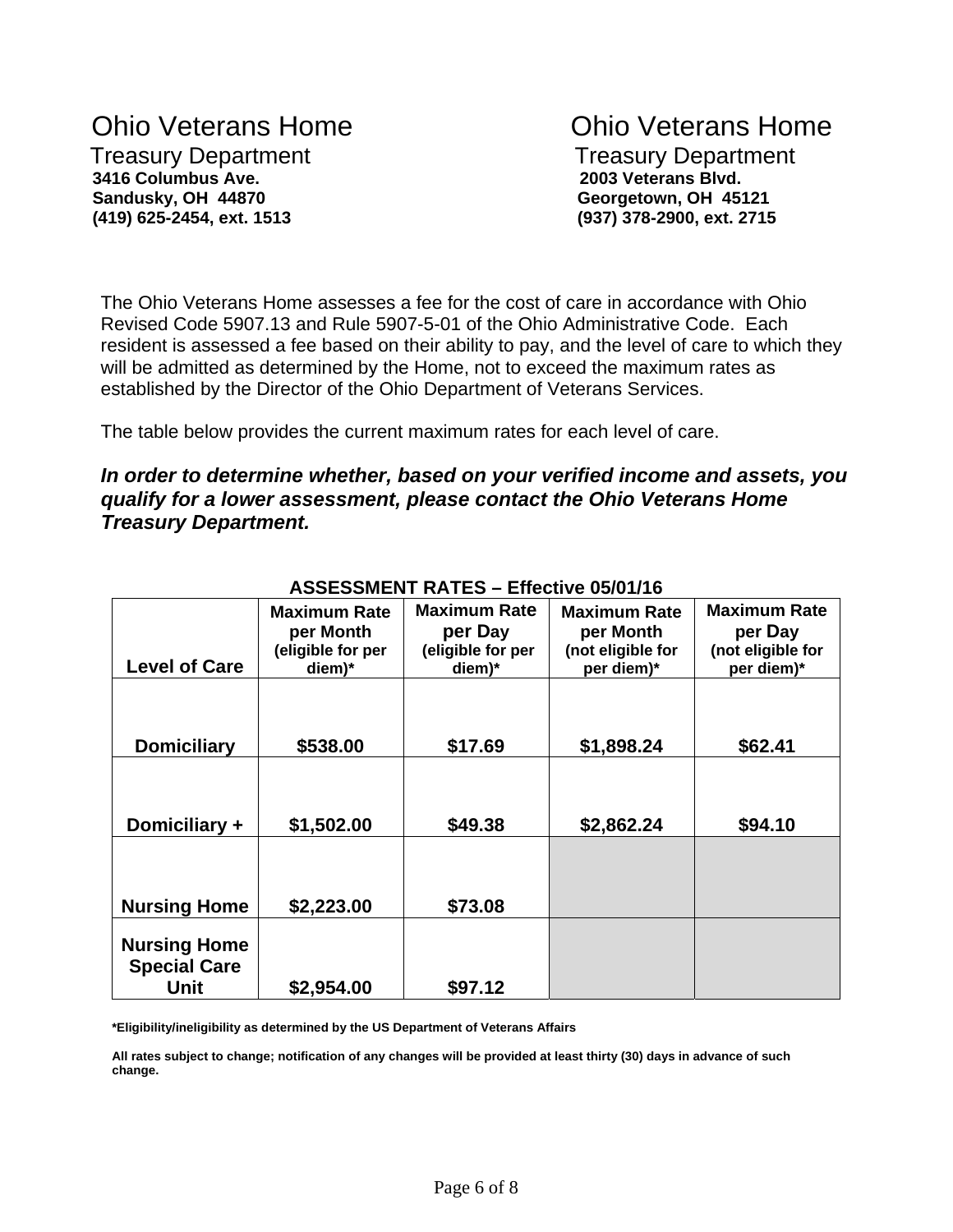### **OHIO VETERANS HOME ADMISSION HISTORY/PHYSICAL EXAM FORM**

DEAR EXAMINING PHYSICIAN PLEASE COMPLETE PAGES 7 AND 8:

**The Department of Veterans Affairs as well as the Ohio Revised Code require that upon application to the Ohio Veterans Homes the applicant be determined, by medical authority, to be disabled by disease, wounds or otherwise, and is, by reason of such disability, incapable of earning a living.** 

#### **APPLICANT'S NAME: \_\_\_\_\_\_\_\_\_\_\_\_\_\_\_\_\_\_\_\_\_\_\_\_\_\_\_\_\_\_\_\_\_\_\_\_\_\_\_\_\_\_\_\_\_\_\_\_\_\_\_**

| <b>VITAL SIGNS</b>                                                                                                                                                                                                                                                                                                                                   |                                                           |                                                     |  |                                                                                                                             |              |  |                                                                                                      |                    |
|------------------------------------------------------------------------------------------------------------------------------------------------------------------------------------------------------------------------------------------------------------------------------------------------------------------------------------------------------|-----------------------------------------------------------|-----------------------------------------------------|--|-----------------------------------------------------------------------------------------------------------------------------|--------------|--|------------------------------------------------------------------------------------------------------|--------------------|
| Height ft.                                                                                                                                                                                                                                                                                                                                           | in.                                                       | Weight<br>lbs.                                      |  | <b>Blood</b> pressure                                                                                                       | <b>Pulse</b> |  | <b>Respirations</b>                                                                                  | <b>Temperature</b> |
| <b>PRIMARY DIAGNOSIS:</b>                                                                                                                                                                                                                                                                                                                            |                                                           |                                                     |  |                                                                                                                             |              |  |                                                                                                      |                    |
| <b>SECONDARY:</b>                                                                                                                                                                                                                                                                                                                                    |                                                           |                                                     |  |                                                                                                                             |              |  |                                                                                                      |                    |
| <b>OTHERS:</b>                                                                                                                                                                                                                                                                                                                                       |                                                           |                                                     |  |                                                                                                                             |              |  |                                                                                                      |                    |
|                                                                                                                                                                                                                                                                                                                                                      |                                                           | RECENT SURGERY? (DATE)_____________________________ |  |                                                                                                                             |              |  | RECENT FRACTURES? (DATE) ______________________                                                      |                    |
|                                                                                                                                                                                                                                                                                                                                                      |                                                           |                                                     |  |                                                                                                                             |              |  | ANY PRESSURE AREAS? __________________________________RECENT WEIGHT LOSS? __________________________ |                    |
|                                                                                                                                                                                                                                                                                                                                                      |                                                           |                                                     |  | DOES THE APPLICANT HAVE A HISTORY OF A POSITIVE TB SKIN TESTING?<br>IF YES, INCLUDE A COPY OF A CURRENT CHEST X-RAY REPORT. |              |  | YES __________  NO _________                                                                         |                    |
|                                                                                                                                                                                                                                                                                                                                                      |                                                           |                                                     |  |                                                                                                                             |              |  |                                                                                                      |                    |
| IF APPLICANT HAS BEEN HOSPITALIZED FOR ANY REASON OR RECEIVED MENTAL HEALTH OR SUBSTANCE ABUSE<br>TREATMENT WITHIN THE PAST THREE (3) MONTHS, PLEASE ATTACH MEDICAL RECORDS, PHYSICIAN'S ORDERS<br>AND CURRENT MEDICATIONS. LIST METHOD & FREQUENCY OF ACTUAL ADMINISTRATIONS.<br>IF DIAGNOSIS DOES NOT JUSTIFY MEDICATIONS ORDERED, PLEASE EXPLAIN. |                                                           |                                                     |  |                                                                                                                             |              |  |                                                                                                      |                    |
|                                                                                                                                                                                                                                                                                                                                                      | <b>MEDICATION</b><br><b>DIAGNOSIS</b><br><b>FREQUENCY</b> |                                                     |  |                                                                                                                             |              |  |                                                                                                      |                    |
|                                                                                                                                                                                                                                                                                                                                                      |                                                           |                                                     |  |                                                                                                                             |              |  |                                                                                                      |                    |
|                                                                                                                                                                                                                                                                                                                                                      |                                                           |                                                     |  |                                                                                                                             |              |  |                                                                                                      |                    |
|                                                                                                                                                                                                                                                                                                                                                      |                                                           |                                                     |  |                                                                                                                             |              |  |                                                                                                      |                    |
|                                                                                                                                                                                                                                                                                                                                                      |                                                           |                                                     |  |                                                                                                                             |              |  |                                                                                                      |                    |
|                                                                                                                                                                                                                                                                                                                                                      |                                                           |                                                     |  |                                                                                                                             |              |  |                                                                                                      |                    |
|                                                                                                                                                                                                                                                                                                                                                      |                                                           |                                                     |  |                                                                                                                             |              |  |                                                                                                      |                    |
|                                                                                                                                                                                                                                                                                                                                                      |                                                           |                                                     |  |                                                                                                                             |              |  |                                                                                                      |                    |
| <b>VERIFICATION OF DISABILITY AND INABILITY TO EARN A LIVING</b><br>By my signature entered below, I have completed a physical and, it is my professional opinion, that the above named veteran<br>applicant is disabled by disease, wounds or otherwise, and is by reason of such disability incapable of earning a living.                         |                                                           |                                                     |  |                                                                                                                             |              |  |                                                                                                      |                    |
| <b>PHYSICIAN'S SIGNATURE</b><br><u> 1989 - Johann Stein, mars an deutscher Stein und der Stein und der Stein und der Stein und der Stein und der</u>                                                                                                                                                                                                 |                                                           |                                                     |  |                                                                                                                             |              |  |                                                                                                      |                    |
| PHONE NO.                                                                                                                                                                                                                                                                                                                                            |                                                           |                                                     |  |                                                                                                                             |              |  |                                                                                                      |                    |
| <b>ADDRESS</b>                                                                                                                                                                                                                                                                                                                                       |                                                           |                                                     |  |                                                                                                                             |              |  |                                                                                                      |                    |
|                                                                                                                                                                                                                                                                                                                                                      |                                                           | <b>Street</b>                                       |  |                                                                                                                             | City         |  | <b>State</b>                                                                                         | <b>Zip Code</b>    |